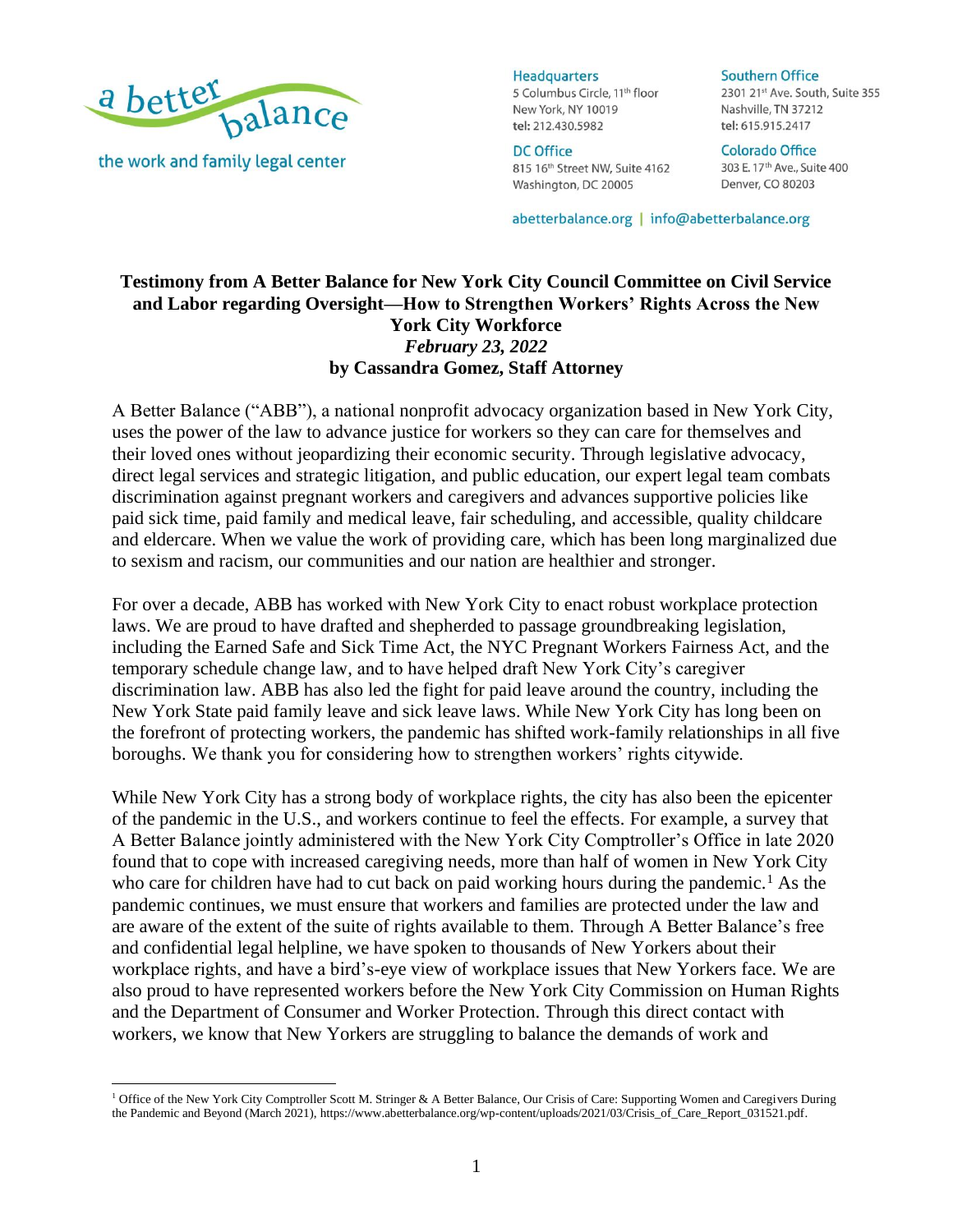

**Headquarters** 5 Columbus Circle, 11<sup>th</sup> floor New York, NY 10019 tel: 212.430.5982

**DC Office** 815 16th Street NW, Suite 4162 Washington, DC 20005

**Southern Office** 2301 21st Ave. South, Suite 355 Nashville, TN 37212 tel: 615.915.2417

**Colorado Office** 303 E. 17th Ave., Suite 400 Denver, CO 80203

abetterbalance.org | info@abetterbalance.org

providing care. The following policy and administrative solutions are crucial steps New York City must take to support workers throughout the ongoing pandemic and into the future:

- **Prioritize outreach, education, and enforcement of critical baseline laws**, including the Earned Safe and Sick Time Act, the Pregnant Workers Fairness Act, the temporary schedule change law, and protections from discrimination.
- **Ensure that workers have meaningful access to alternative work arrangements**, including telecommuting and part-time work by, in part, amending the temporary schedule change law.
- **Pass legislation to address harmful "no fault" attendance policies** and ensure that workers cannot be subject to discipline for lawful absences, including those related to a known disability, pregnancy-related conditions, or protected sick leave.
- **Consider legislation to support caregivers** balancing the competing demands of work and care with reasonable accommodations in limited circumstances and a clear right to request accommodations without fear of retaliation.
- **Ensure that all city workers have access to comprehensive paid family and medical leave** and revise city policies to better serve the needs of workers.

# **I. Prioritize outreach, education, and enforcement of critical workplace laws**

New York City has many crucial laws protecting workers from discrimination and exploitation including the Earned Safe and Sick Time Act, the Pregnant Workers Fairness Act, the temporary schedule change law, protections from discrimination based on caregiver status, and more.<sup>2</sup> Even though these laws have been in effect for a number of years, too few workers know about their rights under these essential laws, leaving them vulnerable at the best of times, and more vulnerable than ever during the ongoing COVID-19 pandemic. Workers throughout the city deserve to be able to use the rights guaranteed to them when they need—meaningful access to their rights is essential to workers' ability to care for themselves and their loved ones without risking their economic security. Strong outreach and education to ensure that workers are informed of their rights is crucial, as is strong enforcement of these laws to ensure that workers are truly able to access and benefit from these important protection

In particular, there are several actions that the City Council can take regarding outreach, education, and enforcement of workplace laws. First, the City Council should consider legislation to provide funding for grants to community organizations to allow such organizations to engage in robust outreach and education, especially in marginalized communities. The City Council should also pass Intro. 2370, which will ensure that pregnant people receive information

<sup>2</sup> N.Y.C. Admin. Code § 20-911 *et seq*.; N.Y.C. Admin. Code § 8-107; N.Y.C. Admin. Code § 20-1201 *et seq.*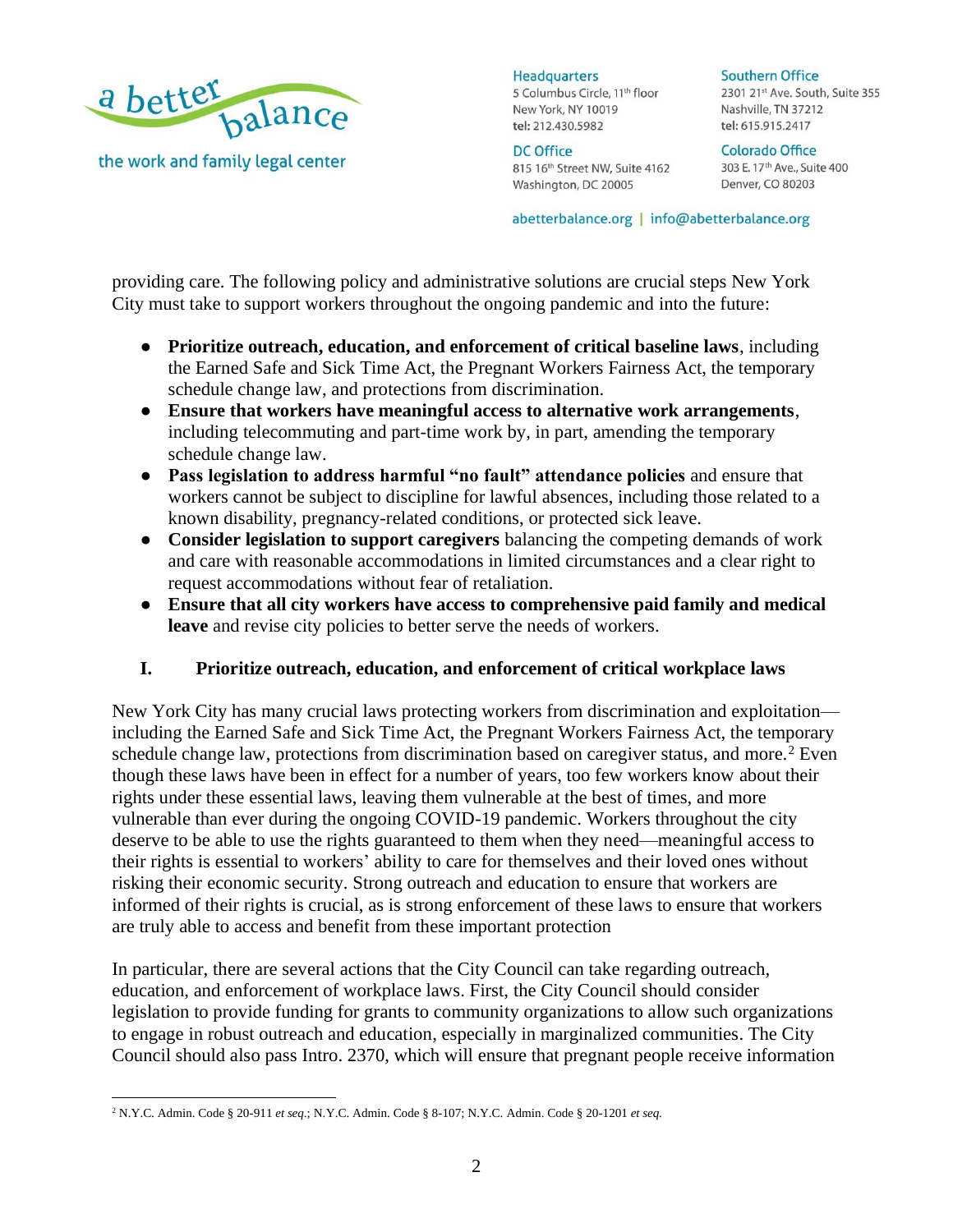

the work and family legal center

**Headquarters** 

5 Columbus Circle, 11<sup>th</sup> floor New York, NY 10019 tel: 212.430.5982

#### **DC Office** 815 16th Street NW, Suite 4162 Washington, DC 20005

**Southern Office** 2301 21st Ave. South, Suite 355 Nashville, TN 37212 tel: 615.915.2417

**Colorado Office** 303 E. 17th Ave., Suite 400 Denver, CO 80203

abetterbalance.org | info@abetterbalance.org

about their workplace rights when they receive care at New York City Health and Hospitals locations, meeting workers where they are and getting them crucial information when they need it most. Expecting families and parents-to-be deserve to have this information made available to them proactively. Additionally, the City Council should pass legislation to broaden and modernize New York City's posting and notice requirements. The way New Yorkers work is changing, and our laws must change with shifting workplace practices. To ensure that workers have knowledge of their rights, our city must re-evaluate ways in which it provides notice to employees about their workplace rights.

There are also actions that can be taken by city agencies to increase outreach, education and enforcement efforts. The Commission on Human Rights (CHR) and the Department of Consumer and Worker Protection (DCWP) need to prioritize outreach and education on these laws in multiple languages, and prioritize proactive enforcement that responds to workers' needs. Relatedly, in materials on the Earned Safe and Sick Time Act, DCWP should recognize workers' ability to hold employers that violate the New York State sick time law accountable in court, as well as highlight the opportunity to enforce rights under the city law through the department. Finally, CHR and DCWP should work together on a comprehensive package of know your rights information and outreach to workers so that workers throughout the city are fully-informed of the full scope of their workplace rights. This should include know your rights information tailored to the things workers, and in particular those with family caregiving responsibilities, need to know during the pandemic.

# **II. Ensure that workers have meaningful access to alternative working arrangements**

In late 2020, A Better Balance jointly administered a survey with the NYC Comptroller's Office to better understand how New Yorkers are navigating professional and personal responsibilities in COVID-19-era New York City. Our findings, outlined in our report "Our Crisis of Care," revealed that fair and flexible work is crucial for New Yorkers struggling to balance the competing demands of work and care during the pandemic, but access to flexibility is inequitable.<sup>3</sup> While 73 percent of respondents with income over  $$100,000$  reported having access to a flexible schedule, only 41 percent with incomes below \$50,000 did. Women of color had among the least access to flexibility.

Now more than ever, amidst employers' increasingly onerous and inflexible demands that workers who have been working successfully from home during the pandemic return to the office and the increased caregiving demands and health needs faced by many workers, including

<sup>3</sup> Office of the New York City Comptroller Scott M. Stringer & A Better Balance, *Our Crisis of Care: Supporting Women and Caregivers During the Pandemic and Beyond* (March 2021)[, https://www.abetterbalance.org/wp-content/uploads/2021/03/Crisis\\_of\\_Care\\_Report\\_031521.pdf.](https://www.abetterbalance.org/wp-content/uploads/2021/03/Crisis_of_Care_Report_031521.pdf)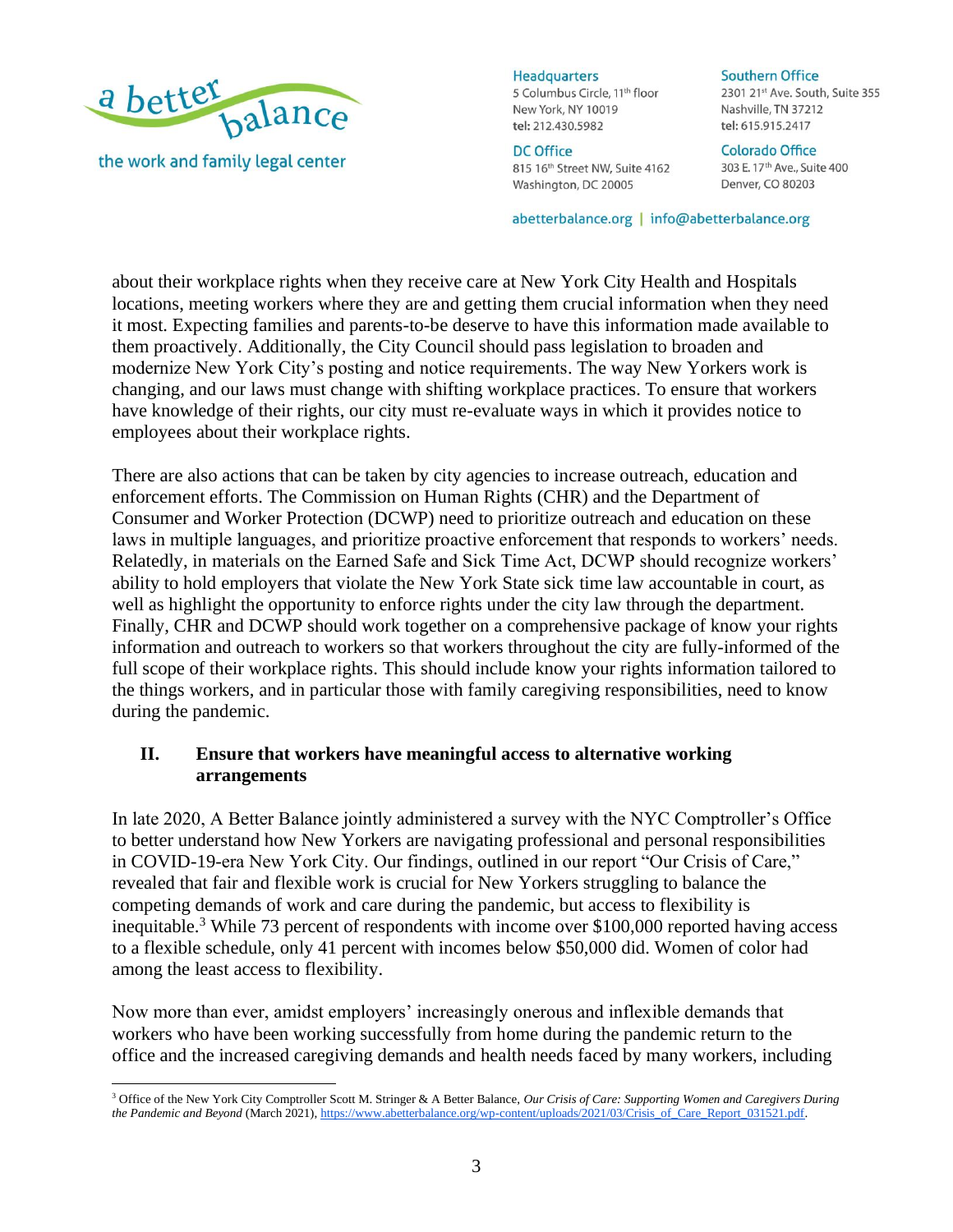

**Headquarters** 

5 Columbus Circle, 11<sup>th</sup> floor New York, NY 10019 tel: 212.430.5982

**DC Office** 815 16th Street NW, Suite 4162 Washington, DC 20005

**Southern Office** 2301 21st Ave. South, Suite 355 Nashville, TN 37212 tel: 615.915.2417

**Colorado Office** 303 E. 17th Ave., Suite 400 Denver, CO 80203

abetterbalance.org | info@abetterbalance.org

those who have worked in person throughout the pandemic, New York City must lead the way. The city must ensure that workers—especially those who are balancing the need to care for themselves or others while maintaining their economic security—have meaningful access to alternative work arrangements, including telecommuting and part-time work.

Under the existing New York City Temporary Schedule Change Law, workers are entitled to up to two temporary schedule adjustments—such as remote work—per year for a personal event, including the need to care for a child or family member with a disability, the need to attend a public benefits hearing, and any reason for which sick leave under the city law is available. The law also protects workers against retaliation for any schedule change request, regardless of whether the employer is legally required to approve the request. While the temporary schedule change law was a groundbreaking step towards ensuring that workers have access to alternative work arrangements, increased outreach, education, and enforcement of this law is needed to ensure that New Yorkers can take meaningful advantage of its critical protections.

At the same time, more is needed to ensure that New Yorkers have the full spectrum of rights and protections they need. Fair and flexible work is crucial for New Yorkers struggling to balance the competing demands of work and care during the pandemic, but access to flexibility is inequitable.<sup>4</sup> First, the City Council should broaden the circumstances that give rise to a workers' right to a temporary schedule change under the temporary schedule change law. For example, workers should also be granted a temporary schedule change in the event of a public health emergency, a change in transportation circumstances, or another emergency that may make it difficult to come to work as scheduled. Next, the law should be amended to provide the right to five temporary schedule changes per year. As New Yorkers continue to encounter unexpected realities of the modern world—school closures related to public health emergencies, subway lines down following flooding, etc.—the need for temporary schedule changes will only increase and workers deserve increased flexibility.

Lastly, DCWP must build upon its existing materials<sup>5</sup> and prioritize outreach and education of this landmark law. The temporary schedule change law can prove to be a vital shield for our city's most vulnerable workers, and the agency must ensure that information about it is easily accessible and readily available.

<sup>4</sup> Office of the New York City Comptroller Scott M. Stringer & A Better Balance, *Our Crisis of Care: Supporting Women and Caregivers During the Pandemic and Beyond* (March 2021)[, https://www.abetterbalance.org/wp-content/uploads/2021/03/Crisis\\_of\\_Care\\_Report\\_031521.pdf.](https://www.abetterbalance.org/wp-content/uploads/2021/03/Crisis_of_Care_Report_031521.pdf)

 $<sup>5</sup>$  The Department of Consumer and Worker Protection currently has three resources available online regarding the New York City Temporary</sup> Schedule Change Law, including Frequently Asked Questions accessible a[t https://www1.nyc.gov/assets/dca/downloads/pdf/workers/FAQs-](https://www1.nyc.gov/assets/dca/downloads/pdf/workers/FAQs-TemporaryScheduleChangeLaw.pdf)[TemporaryScheduleChangeLaw.pdf.](https://www1.nyc.gov/assets/dca/downloads/pdf/workers/FAQs-TemporaryScheduleChangeLaw.pdf)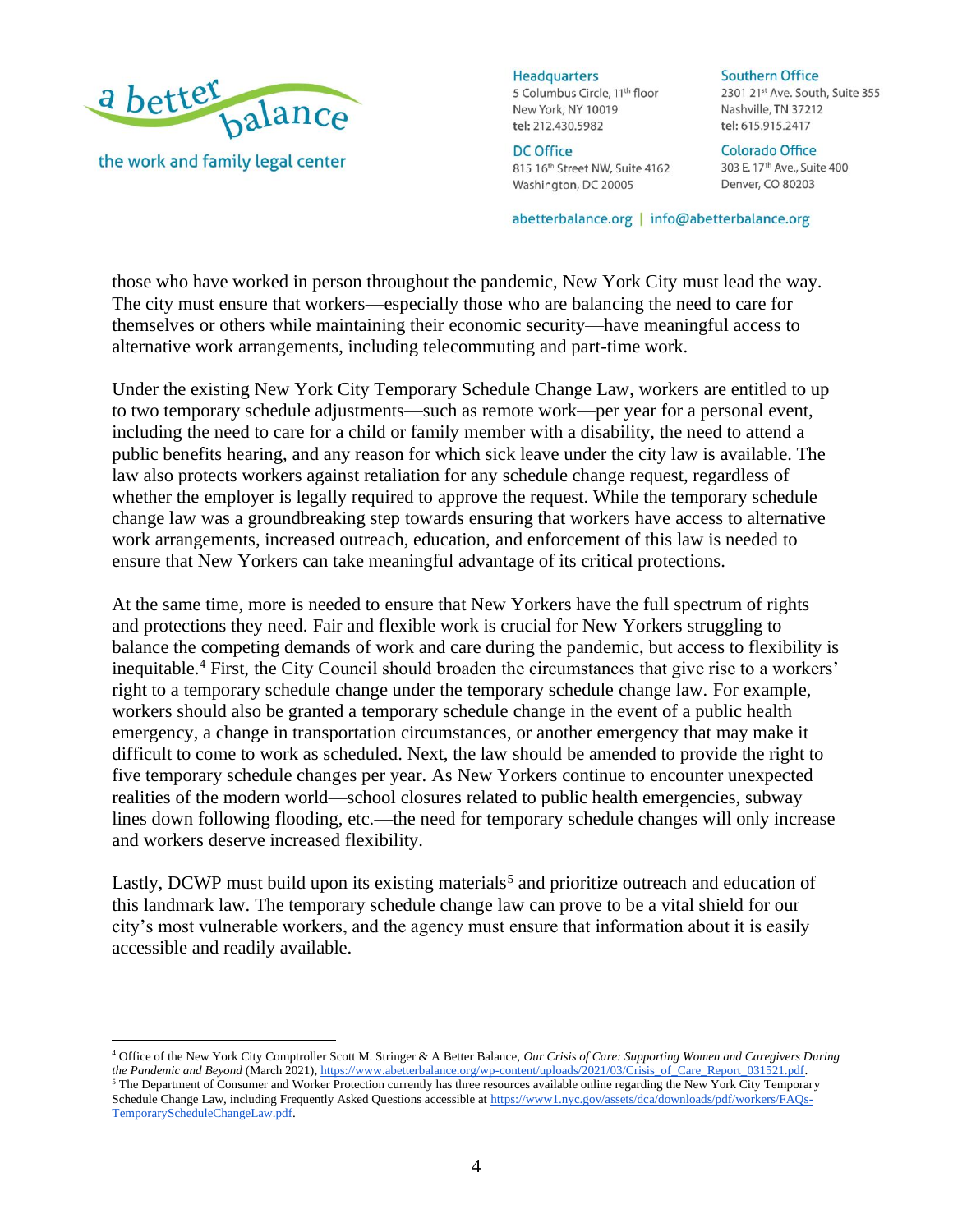

**Headquarters** 5 Columbus Circle, 11<sup>th</sup> floor New York, NY 10019 tel: 212.430.5982

**DC Office** 815 16th Street NW, Suite 4162 Washington, DC 20005

**Southern Office** 2301 21st Ave. South, Suite 355 Nashville, TN 37212 tel: 615.915.2417

**Colorado Office** 303 E. 17th Ave., Suite 400 Denver, CO 80203

abetterbalance.org | info@abetterbalance.org

### **III. Pass legislation to address harmful "no fault" attendance policies**

Our report, "Misled and Misinformed: How Some U.S. Employers Use 'No Fault' Attendance Policies to Trample on Workers' Rights (And Get Away With It)"<sup>6</sup> shows how the strict pointsbased attendance policies (often called "no-fault" attendance policies) favored by some of the country's biggest employers—including the meat and food processing, manufacturing, and retail companies that have become essential during the pandemic—are used to infringe on workers' rights by punishing them with "points" or "occurrences" for absences that are legally protected, including time off for serious medical needs or to care for loved ones. Despite the existence of strong worker-protective laws in New York City, including paid sick time and pregnancy accommodations, workers are still being punished for taking legally protected time off to care for themselves or their loved ones.

These policies mislead workers about their rights and discourage them from taking time off to which they are legally entitled, for fear of receiving a point and facing discipline or termination.<sup>7</sup> Additionally, such "no-fault" attendance policies undermine the City Council's actions to protect workers by undercutting workers' rights under laws enacted by the Council. Under these policies, too many workers, especially low-wage workers of color, stress over being one sick child, one pregnancy-related complication, one medical emergency, or one disability-related flare up away from losing their job.

These harmful policies have no place in our city. The City Council must pass legislation ensuring that workers cannot be subject to discipline for legally protected absences, including those related to a known disability, pregnancy-related conditions or protected sick leave. All such policies should ensure that legally protected absences are not counted against employees and must ensure that workers are informed of the full spectrum of laws that may give them a lawful right to time off, including New York State and New York City paid sick time laws, New York State paid family leave, and New York State and New York City laws related to reasonable accommodations for disabilities and pregnancy-related conditions.

### **IV. Ensure that city law supports caregivers**

Family caregivers' work has long been undervalued, and too many have had to choose between caring for their loved ones and maintaining their economic security. This reality has been exacerbated by the pandemic, as the brunt of the crisis has fallen on caregivers' shoulders—

<sup>6</sup> Dina Bakst, Elizabeth Gedmark, & Christine Dinan, A Better Balance, *Misled And Misinformed: How Some U.S. Employer Use 'No Fault' Attendance Policies to Trample On Workers' Rights (And Get Away With It)* (2020),

https://www.abetterbalance.org/wpcontent/uploads/2020/06/Misled\_and\_Misinformed\_A\_Better\_Balance-1-1.pdf. 7 *Id.* at 30.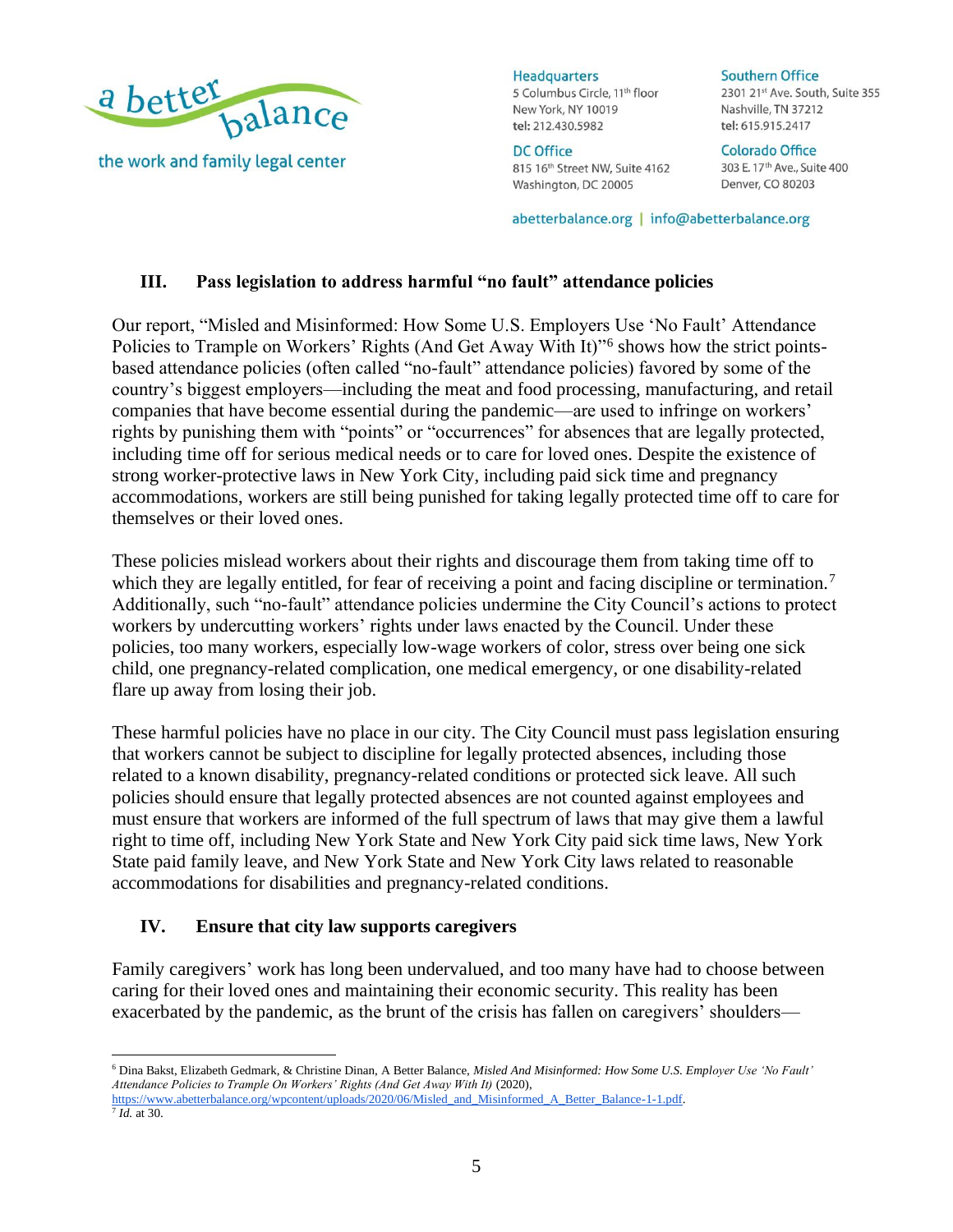

the work and family legal center

**Headquarters** 

5 Columbus Circle, 11<sup>th</sup> floor New York, NY 10019 tel: 212.430.5982

**DC Office** 815 16th Street NW, Suite 4162 Washington, DC 20005

**Southern Office** 2301 21st Ave. South, Suite 355 Nashville, TN 37212 tel: 615.915.2417

**Colorado Office** 303 E. 17th Ave., Suite 400 Denver, CO 80203

abetterbalance.org | info@abetterbalance.org

disproportionately impacting the lives and careers of women, especially women of color. Working family caregivers have had to navigate closures of schools and care centers, the increased medical needs of vulnerable loved ones, and their employers' needs, often while facing unfair treatment at work. In our "Our Crisis of Care" report, we also found that women in New York City were more than four times as likely as men to experience retaliation related to their responsibilities as a caregiver during the pandemic, while individuals who live with someone with a disability were twice as likely as those who do not to have been retaliated against for this reason.<sup>8</sup>

New York City must support the workers that provide critical care for their loved ones. New York City law provides caregivers with crucial protection from discrimination, but the law can go still further to ensure that caregivers are treated fairly in the workplace. The City Council should consider legislation requiring employers to engage in the cooperative dialogue without penalty and provide reasonable accommodations to caregivers absent undue hardship on the employer. This legislation would promote the health, safety and well-being of our city's children and families and enable caregivers to stay attached to the workforce.

# **V. Support city workers**

Businesses often look to the City government for guidance as to how to treat their employees; the City should take that responsibility seriously not only by adopting legislation and policies that support the private sector workforce, but also by leading the way as a model employer for municipal employees, who are currently not covered by many important city laws.

The City has not yet taken advantage of the opportunity to lead by example: a 2016 report by then-New York City Public Advocate Letitia James found that the gender wage gap for women in the municipal workforce is *three times* larger than that faced by women in the city's private sector, indicating the City's failure to support women in its workforce.<sup>9</sup> City workers are not covered by many important laws, including the Earned Safe and Sick Time Act and the temporary schedule change law, and they are not automatically covered by the state's paid family leave and temporary disability insurance program. The City has not stepped up to provide the municipal workforce with comparably protective policies. Recently, for example, the City's rigid and confusing return-to-office policy has failed to provide a feasible option for workers or useful a model for private-sector employers to follow.<sup>10</sup>

<sup>8</sup> Office of the New York City Comptroller Scott M. Stringer & A Better Balance, *Our Crisis of Care: Supporting Women and Caregivers During the Pandemic and Beyond* 7 (March 2021)[, https://www.abetterbalance.org/wp-content/uploads/2021/03/Crisis\\_of\\_Care\\_Report\\_031521.pdf.](https://www.abetterbalance.org/wp-content/uploads/2021/03/Crisis_of_Care_Report_031521.pdf) <sup>9</sup> Letitia James, N.Y.C. Public Advocate's Office, Policy Report: Advancing Pay Equity in New York City 2 (2016) (on file with A Better Balance).

<sup>&</sup>lt;sup>10</sup> Letter from A Better Balance to Bill de Blasio (Sept. 21, 2021), [https://www.abetterbalance.org/wp-content/uploads/2021/09/Letter-to-NYC-](https://www.abetterbalance.org/wp-content/uploads/2021/09/Letter-to-NYC-Mayor-re-Return-to-Office_FINAL.pdf)[Mayor-re-Return-to-Office\\_FINAL.pdf.](https://www.abetterbalance.org/wp-content/uploads/2021/09/Letter-to-NYC-Mayor-re-Return-to-Office_FINAL.pdf)